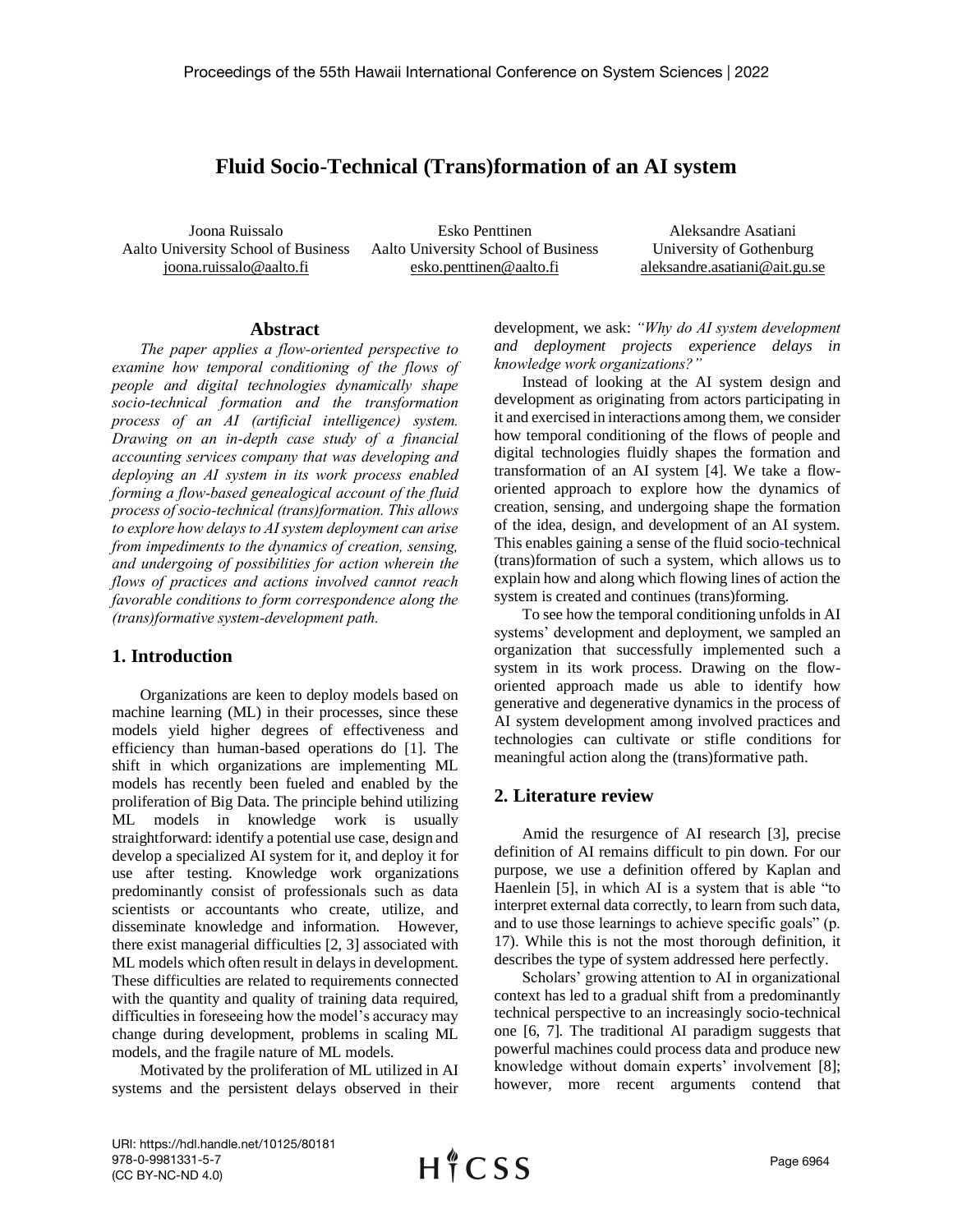organizational AI cannot be considered a "plug-andplay" technology [3] and that it requires close collaboration on the part of AI developers and domain experts throughout the development process [7, 9].

Notwithstanding contemporary AI systems' remarkable capabilities, certain limitations render a vision of self-sufficient machine experts non-viable. Moreover, these limitations cannot be overcome by means of technology alone. Most of the problems lie instead in epistemological misconceptions of AI's capabilities and in the restricted nature of the social context in which the AI is developed. Systems based on AI notoriously suffer from the frame problem [10]: AI agents cannot competently perform an action in environments for which they lack predetermined rules. Therefore, seemingly all-powerful algorithms may be unable to deal with dynamic events that would be trivial for humans to handle. Domain experts can significantly contribute to the development process by helping adjust the frame to fit the task. Organizational AI developed in isolation from the social context in which the domain experts operate may lead to systems failing to account for broader implications of their use [9, 11]. That could produce especially troubling consequences given the lack of diversity in AI research and industry [2]. For example, the impact of implementing AI in an organization varies between stakeholders; therefore, excluding some stakeholders from the development process could bring about perceived breach of social contracts and, in the end, failure of the project [12]. Hence, these processes become more complex than those in traditional IT development projects [6, 7, 9]. Such complexities may lead to unexpected hurdles in the development and deployment of an AI system, ultimately delaying the project.

To understand the process of developing the ML models and AI systems that set in motion changes and travails in organizations, use a theory of socio-technical transformation proposed by Mousavi et al. [4]. It offers an alternative way to view how flows of people and digital technologies temporally condition the ways in which the flowing lines of action are continuously becoming. From such a flow-oriented, rather than actor-centric, perspective, the originators of formation and transformation are not the self-contained entities involved in the ongoing process; instead, the socio-technical (trans)formation is seen as stemming from the becoming and conditioning of historical and new lines of action that create new possibilities for action along the flows as they contingently enter confluence, converge, and become corresponding or fall out of correspondence with one another.

Two concepts central to the flow-based approach are correspondence and flow. Flow refers to a quality that comes about as previous lines of action are absorbed

and continuously woven into new paths [13]. Accordingly, entities are seen as always in the making as they are swept forward and animated along the flows of action. The flow-oriented approach marks an important shift in the notion of time, from a chronological order (chronos) to kairological time (kairos) extending beyond a single timeline. Attention moves to kairotic timing and the varying temporal qualities of flows of action. Such temporal qualities as rhythms, tempos, intensities, timeliness, and directionalities have their conditioning aspects and thereby entail specific (trans)formative dynamics. Figure 1 illustrates different temporal qualities of flows, for example, Action A and B sharing same tempo, and Action C illustrates how iterative loops cause shifts in rhythm and directionality of action. Instead of time elapsing in a uniform chronological past-present-future order, kairotic timing brings to the fore timely moments and timing of those moments as confluences of various flowing lines of action, each with particular temporal qualities, arise along a shared path  $[4]$  – such as that of an AI system's development process. These flowing lines of action and their confluences that shape the patterns of lines in a continuous open-ended process can be depicted as a kairotic meshwork [14] as exemplified in Figure 1.



**Figure 1. Time as a kairotic meshwork**

Correspondence is a notion developed by Ingold [14, 15] for what occurs when multiple flowing lines of action are being woven together such that specific (trans)formative dynamics of creation, sensing, and actualization may emerge. In Figure 1, Action A and B are in loose correspondence and the lines of action fall out of it but remain closely converged and synchronized. Furthermore, there is initially close correspondence among Action C and D as they are tightly coiled around one another, but as the lines of action fall out of correspondence, the coiling unravels. To give rise to the (trans)formative dynamics in socio-technical flows, however, the flowing lines of action must gain correspondence, through three modalities: timing, attentionality, and undergoing. These modalities entail a moment of kairotic timing, an attentional orientation, and an experience of undergoing, per Mousavi Baygi et al. [4]. Timing affords creating conditions for new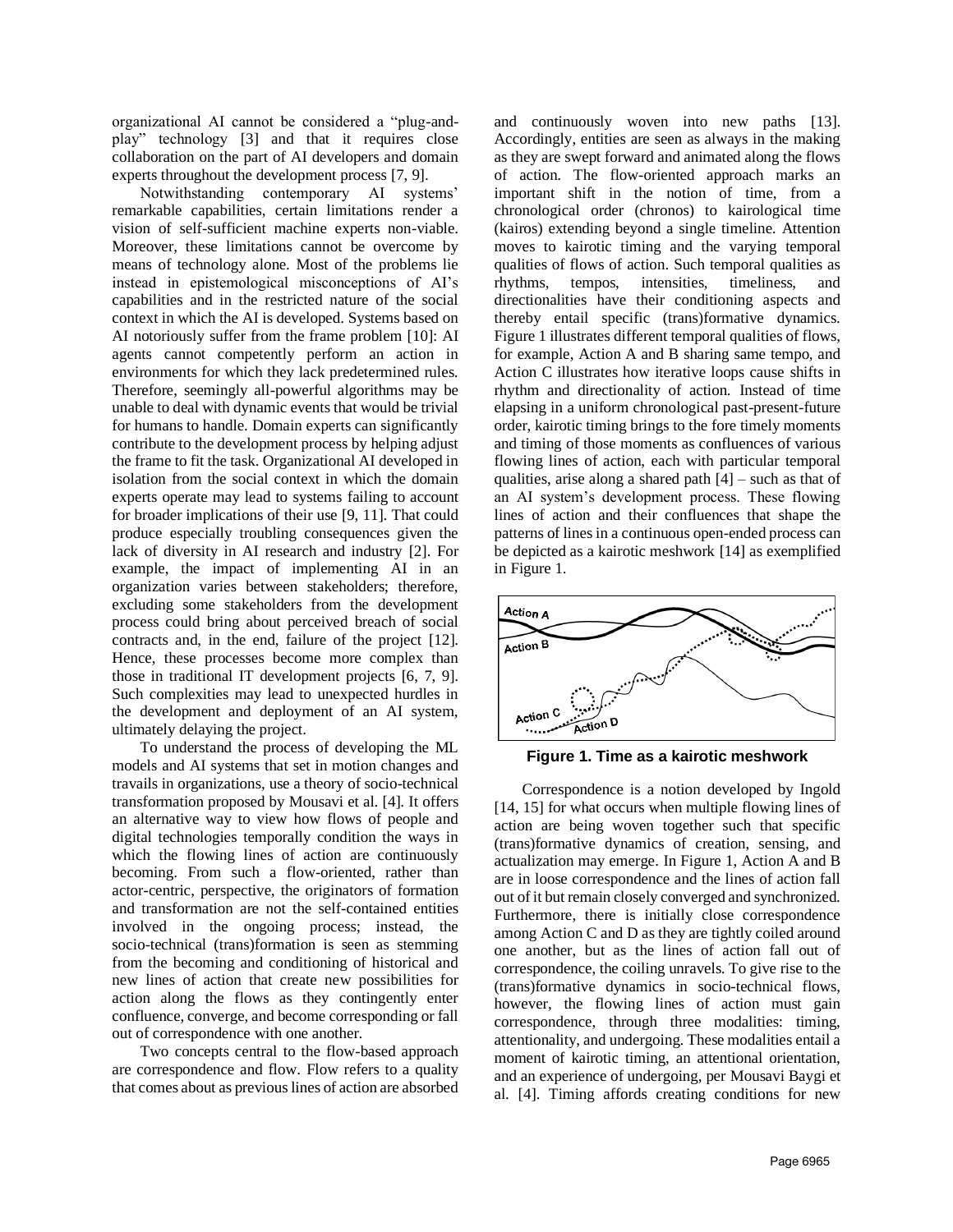possibilities for action along flows, attentionality for sensing possibilities for action, and undergoing for actualizing them along a (trans)formative path. As correspondence gives rise to the dynamics of creation, sensing, and actualization, the flowing lines of action can become co-responsively interwoven, in their conceptualization. The process (trans)forms the temporal qualities and trajectories of socio-technical flowing lines of action that comprise and shape the path of an AI system project.

Overall, the flow-oriented approach allows one to account for the ongoing nature of AI system (trans)formation and its vibrancy as several flowing lines with their temporal qualities enter mutual confluence. Therefore, an AI system's design, development, and deployment entails corresponding dynamics along various co-responsive flows of action. From this perspective, we can explain how the lines of action (trans)form an AI system project and the entities involved in it. In turn, directionalities of action shift along a socio-technical (trans)formative path and can lead to delays in the AI system project if correspondence cannot be gained among pertinent lines of action.

## **3. Method**

We took an exploratory approach to our preliminary analysis, applying the novel IS theory of socio-technical transformation. We used purposeful sampling [16] to identify an appropriate empirical setting for this study. We set criteria to select a suitable case organization: 1) the organization had to be planning to deploy ML model(s) for use in its knowledge-work processes; 2) the employees using the AI system had to be knowledge workers, and; 3) we had to be able to collect data over the course of the AI system project to analyze how the process unfolds at the various levels of the organization. We selected a large Finnish company, referred to as CloudAccounts (pseudonym), which met these criteria. The company specializes in delivery of financial accounting and payroll-administration services to other firms. CloudAccounts sought to utilize ML models in its processes for this work. The company was structured with several local offices, in Finland, that offer financial services and had also established a shared service center (SSC) to concentrate specific lines of work in one location, where dedicated teams could handle financial accounting processes for accounts payable, accounts receivable, and general-ledger accounting. Moreover, the firm set up an AI innovation unit to develop and deploy ML models to automate and augment financial accounting work tasks by means of the historical data accumulated over the years.

### **3.1. Data collection**

We conducted 53 semi-structured interviews between January 2020 and June 2021. Of these interviews, 33 were with accountants who were using the AI system; 17 were of senior accountants impacted by the system; and one interview each with the director of the SSC, the team leader for accounts payable and receivable, and a data scientist who had a central role in designing, developing, and deploying the AI system. These interviews lasted 40-105 minutes. In parallel with the interviews, we attended meetings with the team at the AI innovation unit. While these were not recorded, they kept us informed and yielded insight into the overall process of the AI system's design and development. Topics discussed related to what the team is currently aiming to achieve with the ML models and AI system and how they are progressing with the design and development process. Also, we received organization-internal documents that, for example, outline the unit's mission and introduce the team.

## **3.2. Data analysis**

With the data analysis, we set out to identify central events, various practices forming part of the AI system's (trans)formation process, and experiences of individuals, and form a flow-oriented genealogical storyline for the emergence and unfolding of the design and development of that system and its algorithmic action. Genealogy is a specific type of historical account [17] and a mode of inquiry that spotlights contingent correspondences that turn out to be fundamental to the process of ongoing (trans)formation [4]. A floworiented genealogy thus aids in teasing apart the dynamics of the conditions that give rise to possibilities for action along the flows [4].

The same researcher conducted all the interviews, taking notes, and thus became immersed in the data and deeply familiar with the material's nuances. A floworiented perspective made it possible to carry out preliminary analysis and produce a detailed illustrative narrative of the case company's socio-technical transformation. We began by preparing a storyline of the overall process based on our interview with a data scientist who had been involved in the AI design and development from the beginning. Interview notes informed us of how the accountants' experiences and perceptions of the AI system evolved over time and what the interviewees saw as important moments or events over the course of this process thus far. This material allowed us to take their views into account and incorporate them into the storyline [18]. We then considered the general storyline in light of the floworiented approach, by considering the three modalities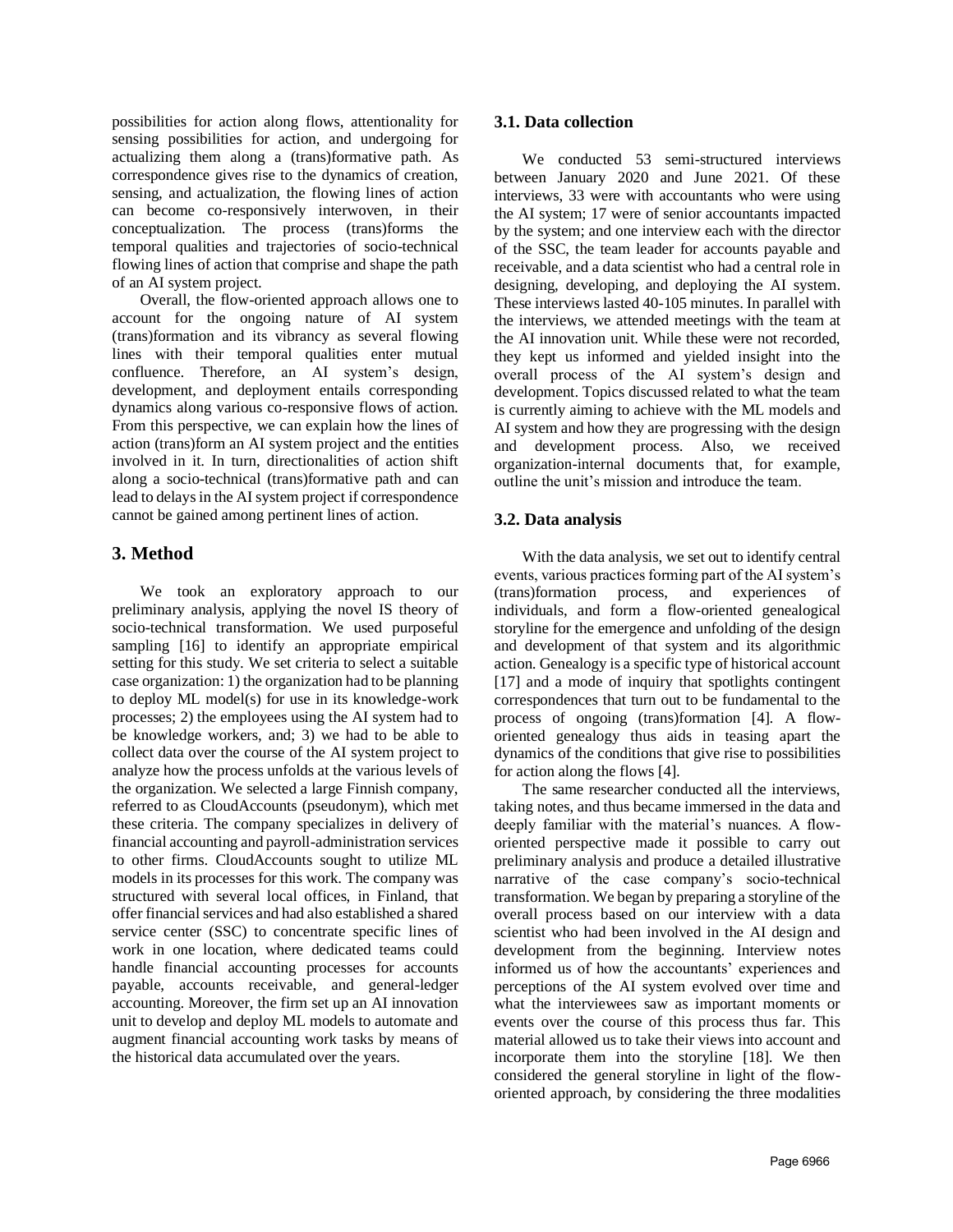of correspondence (timing, attentionality, and undergoing) in parallel with extracts from interviews of key informants (p. 62) that pertained to piloting and testing of the AI system. This helped reveal several distinct views of the design and development process. Finally, all the authors examined the findings from this preliminary analysis, to catch possible inconsistencies.

## **4. Findings**

By means of a genealogical story and the sensitizing lens of the three modalities of correspondence, we illustrate how the conditions for the AI system were formed, how it was brought into being and continues (trans)forming, and why it ended up taking nearly two years to shape the AI system to correspond more closely with the requirements and temporal qualities of the accounting practices.

### **4.1. The making of conditions for an AI system**

The move toward creating and actualizing the envisioned AI system was made possible by an earlier decision by CloudAccounts to put more emphasis on the development of its cloud-based accounting information system (AIS). Maintaining that focus for more than five years, in total, was crucial to transforming the financial accounting data flow largely from a paper-based endeavor into an electronic, digital one over that time. This gradual shift in data flow created favorable conditions for collecting digital structured data created by CloudAccounts clients' business transactions, data that could be utilized in training the AI system's models.

We begin our story in June 2019, when a new innovation unit was formed with the purpose of actualizing the potential of AI in accounting practice. An introduction posted on company's intranet reveals the ambitious mission of the unit: *"Our goal is not only to rethink the current processes, but also to simplify various decision-making problems. Using historical data CloudAccounts collected over the years, we can teach machines to think like people in some specific situations. Imagine how different and easy the workflows might become if we are able to use automatized knowledge and help of previous generations!"* The innovation unit's more immediate goal is to kick off the design and development of a specialist AI system that can handle tasks constituent to purchase-invoice processing. Automating this processing is a prominent business case for use of ML models, in that it includes repetitive work. The company saw potential for an ML model to be trained on large volumes of data to deal with relatively straightforward tasks such as predicting a correct account posting and, on this basis, trigger new algorithmic action.

**4.1.1. Formation of an AI system**. In November 2019– February 2020, the CloudAccounts innovation unit, consisting of two data scientists, two service designers, and the head of the unit, begins planning the pilot phase for the new AI system, which is still in the early stages of the design and development process. In February, to get the piloting going, a small group of accountants who handle the accounts payable process and its related task of processing purchase invoices are chosen from the CloudAccounts financial services SSC to begin testing the fledgling AI system and give feedback. Because the center's accounts payable teams are responsible for the handling of hundreds of client companies' purchaseinvoice processes, their tasks include making correct account postings based on the purchase invoices' information and checking (and validating the correctness of) each posting and the VAT values in those invoices. For these work tasks, the accountants have been, for the most part, working through large volumes of purchase invoices by making account postings manually in the AIS. Since they carry out these tasks daily, the accounting specialists and accountants have become attuned to the activities of this accounting practice, thus possessing sufficient experience and expertise to point out how the AI system should be adjusted to accommodate the needs of said practice.

Proceeding from the piloting feedback, obtained in February to August 2020, the data scientists make gradual adjustments to the ML models. However, to understand how the accountants undertake the daily processing of purchase invoices, the innovation unit personnel involved in the design and development process deem it necessary to become more acquainted with the flows of action involved in financial accounting, especially purchase-invoice processing. Data scientist Veronica later recalls, *"Through that cooperation [with accountants], we found out so many different insights we had, like a lot of unnecessary and even [harmful] constraints on the data we were getting. And yeah, it helped us a lot, a lot a lot – so many different bugs. Help of pilots and accountants was, I don't know, golden."*

**4.1.2. Transformation of an AI system**. Having improved the ML models used in the AI system in accordance with the feedback and grown acquainted with intricacies of financial accounting, the unit takes another step forward with the development process: in September 2020, it moves from piloting to testing the system in production use for around 100 client companies. It takes only a few weeks to notice, however, that the AI system is producing inconsistent and inaccurate outputs. This alarms the accountants since the incorrect outputs have knocked the work out of rhythm and increased the workload in cases in which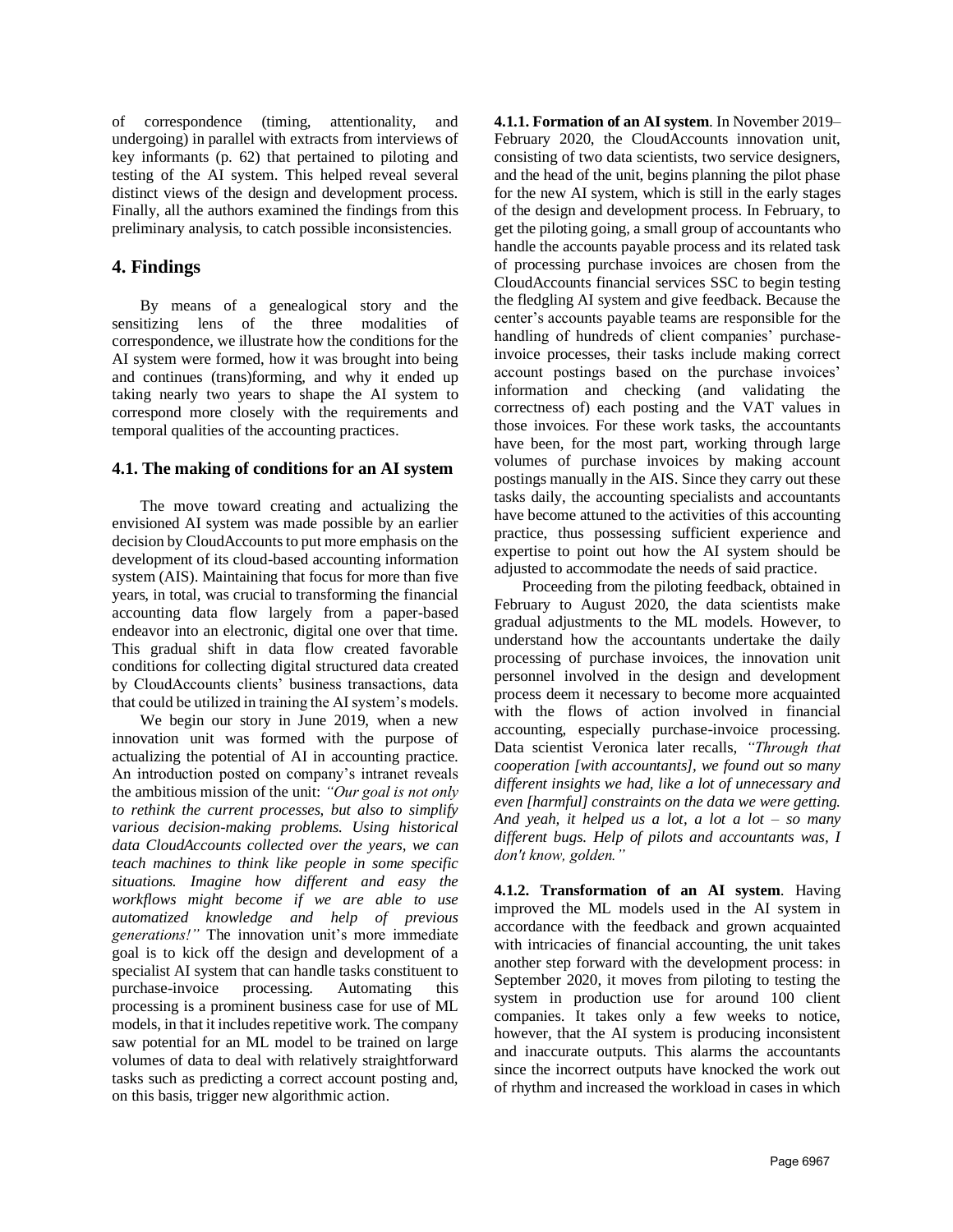the AI system is in use. The AI developers receive negative feedback because the system necessitates much more checking and validation of account postings and VAT values than previously needed.

Working on the issues related to the ML models' accuracy, the innovation unit makes a significant breakthrough in November 2020. Thus far, the data scientists had worked with a limited test-environment database. Gaining access to the production database in October 2020 adds the full set of historical data from each client company to the ML models' training. Thanks to accuracy improvements, some of the accountants begin again seeing the AI system as a potential tool to improve their work: as December 2020–February 2021 unfolds, it is now corresponding better with their practices. Now, an accountant can activate the AI system used in the AIS client-specifically based on the system's estimates of what its accuracy would be for the client in question. The purpose of the AI system is to supply predicted values for account postings and VAT amounts for purchase invoices to increase the level of automation in the invoice handling process. Those MLbased predictions that do not exceed a set confidencelevel threshold are highlighted, and the system lists them in a new widget in the AIS for the accountant to check. Here, the user either corrects or approves the proposed postings and VAT values.

This breakthrough notwithstanding, a considerable ongoing issue with one ML model is leading to erroneous VAT-deduction postings that create problems for both the accounts-payable process and the generalledger accounting process, which uses the purchase invoice data to generate monthly reports. This issue has persisted for several months, and when, in December 2020, the AI system is brought into use for a large percentage of the CloudAccounts' client companies, accountants grow increasingly frustrated with the situation since they have no easy way to check and validate the VAT deductions. To ameliorate the situation, the AI systems' developers add a new column to the value-validation reports, specifically for VAT deductions. This gives the accountants an overview whereby they can compare the values with historical postings to check for deviations. Though this addition to the report renders the various activities more aligned again, the underlying problem with the VAT-deduction ML model remains.

In March 2021, Veronica, who had been investigating the VAT-deduction problem for months, suddenly is able to spot a couple of bugs that are producing a combination of problems in the ML model. With the bugs fixed, it all begins to work as intended. Nearly two years after establishment of the innovation unit, the ML models are finally producing accurate outputs, and the AI system is ready for full production deployment in April 2021.

#### **4.2. Timing and seizing timely opportunities**

Proceeding from the above storyline, we can see how different historical lines of action and their timely kairotic correspondences put the idea of an AI system's design and development in motion. The storyline also outlines how the innovation unit's activities of design and development, in combination with the feedback received from accountants, conditioned the (trans)formation of these flows of action and, moreover, led to deploying an AI system for purchase invoice processing that created a new flow of algorithmic action.

Several historical lines of action started to come into confluence and form correspondence in the timely creation of conditions favoring AI system development initiative to gain prominence. In addition to increasing use of AIS gradually at CloudAccounts, new knowledge-work automation technologies such as robotic process automation and AI systems, had been gaining prominence in financial accounting. Furthermore, the company was facing competitive pressure to enhance its operations, and the top management had identified a strategic need to step up its digital transformation via new automation technologies. As these historical lines of action began to converge and correspond, the conditions were created for establishing an AI innovation unit.

As the new flowing line of AI system design and development practice and the flow of accounting practice began converging and briefly entered correspondence for the first time during the piloting, new possibilities for action started to form. The following quote illustrates an opportune correspondence among situational lines of action that cultivated favorable conditions during the AI system development:

Veronica: *Before COVID-19, when we were at the office – and we have flexi-logic [hot desking] and usually next to our team there were sitting random people but there was one lady who had been doing accounting for, like, decades […] – we asked the lady, if she is interested to help us, because we really need it. […] She was really curious about the way we work and the […] algorithms we are trying to design, and her input was really valuable. I remember that, out of that, I figured out that kind of invoice-type model. It was through cooperation with her I came up with it eventually. Sometimes it's enough just to see what's the first line and then just to make [a] conclusion [on] whether to go "Next" [purchase invoice] or not. Because before joining [CloudAccounts], I've never had anything to do with accounting, so I had to kind of [chuckles] learn these sorts of things from scratch.*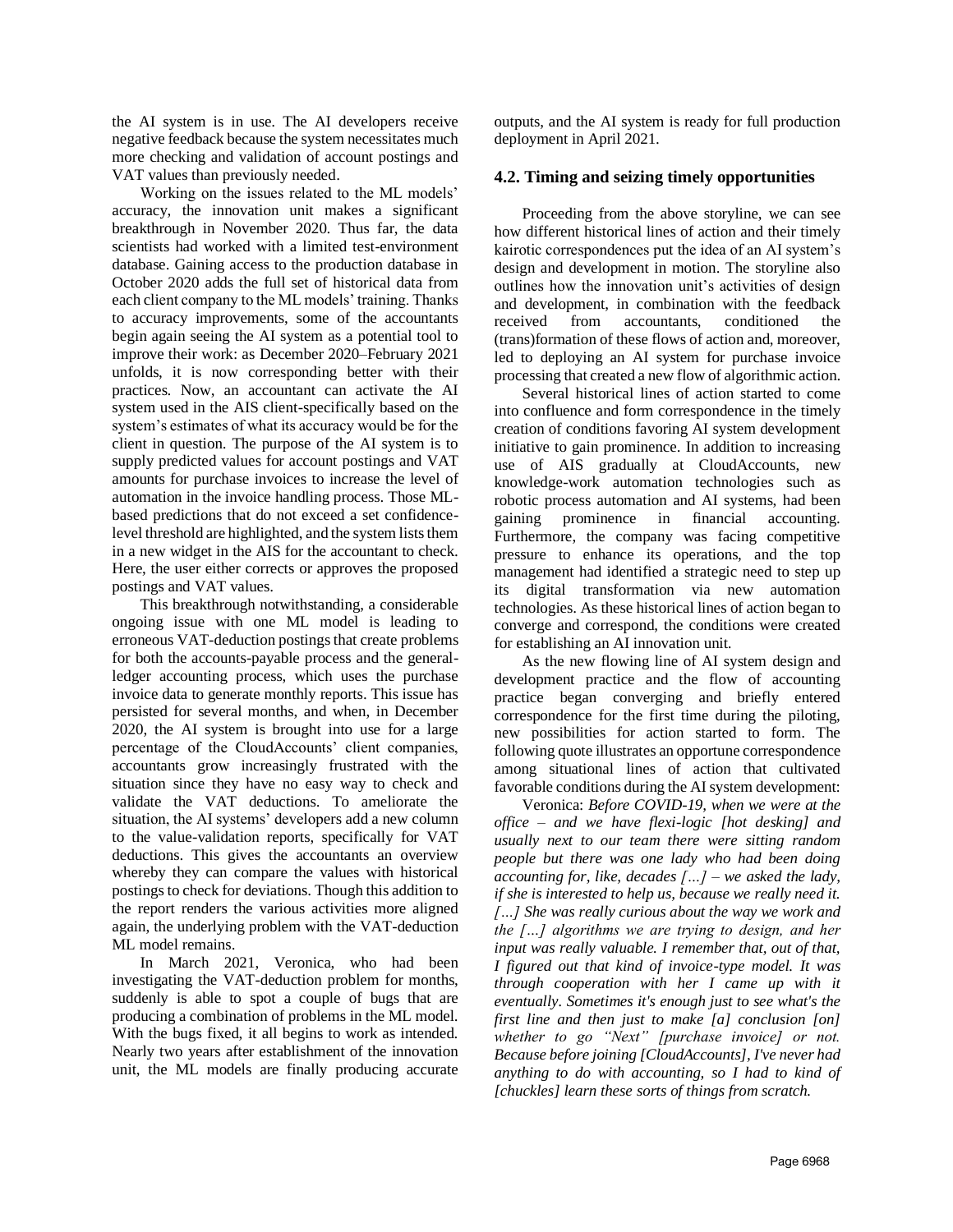As this extract attests, the emergence of the ML models used in the AI system was not solely an outcome of deliberate design and development practice; the models were shaped and formed on the foundation of the correspondence among the flowing lines of practice that then carried on transforming. Although the AI innovation unit worked intensively to find solutions, without the timely feedback of accountants and the opportune moment along the flowing lines of action, the trajectory of the design and development practice would not have become more aligned with accounting practice. Thus, as timing was off among the flowing lines of action, this in part led to delays in the AI system project as the lines of action could not gain correspondence.

Another important turning point in the trajectory of designing and developing the AI system was when data scientists gained access to the AIS's production database. Because the data scientists initially had to work with test-environment data only, the ML models' training was insufficient, and the resulting low accuracy. This led to AI system producing erroneous outputs. While this disturbed the accounts-payable accountants' day-to-day work rhythm on account of the additional checking and validation activities, enhancing the ML models with timely data flow did improve the relevant model's accuracy: though algorithmic action still yielded faulty outputs at this point, there were far fewer errors than before. This accentuates the point that the data scientists' delayed access to production data and the timing being off created difficulties and problems that rippled all the way through the accounting work as the conditions were not met for algorithmic action to gain fuller correspondence with accounting practice.

In sum, this outline highlights how possibilities for action either emerged or were suppressed via the conditions created by the timing of various individual flows of action. Also, it reveals the centrality of timing to rendering contingent lines of actions and their temporal qualities more aligned with one another. While kairotic correspondences create new action possibilities, mistiming can impede the formation of convergence and correspondence among the flows of action leading to delays in the AI system project.

## **4.3. Attentionality and sensing possibilities for action**

Our approach enables demonstrating also how exposure and attunement to the various flowing lines of action and their temporal qualities gives rise to conditions for sensing possibilities for action. Thus, we unveiled how being attentive to the temporal qualities (e.g., rhythm and the intensity of the flows of action) can shape formation of correspondence. The resulting perspective affords explaining how the flows of action move from contingent confluences to the beginnings of convergence and greater resonance with one another, creating fertile ground for correspondence.

Even though the technical development of the MLbased algorithm at CloudAccounts and the ways of applying the ML and AI platforms' features can be attributed to the design and development team's data scientists, success required the AI innovation unit's personnel to become exposed – and, thereby, attuned – to accounting practice. Likewise, the accountants who participated in piloting, testing, and giving feedback had to become exposed and attuned to the AI system's algorithmic action and, to some extent, to AI system development practice. In this process, the accountants had the important role of teaching the data scientists and service designers basics of accounting, so that they could become attuned with the intricacies and rhythms of the relevant accounting practice.

As all the new flowing lines of design and development practice for the AI-based system, and the algorithmic action, met with the historical flow of accounting practice in a contingent confluence for the first time in piloting, the initial impetus was created for the design and development practice's greater alignment with accounting practice. As this quote from an accountant David illustrates, the innovation-unit staff's efforts to understand the purchase-invoice processing more deeply became frustrating on occasion: *Because I have been part of piloting and testing from the beginning, the data scientists lean on me quite often and ask me – and I have to look into – things I don't know about: why it's been done this or that way. […] At the beginning, I was immensely interested in being part of this kind of project, and when I was responsible for testing that was interesting, but now [chuckles] it is a bit frustrating every now and then since I haven't done that client's postings and I would need to know why it has been done in that way because "you did it like this before, so why is it now done like that?"*

This example showcases the data scientists' work to attune themselves to the accounting practices first, so that they would be able to tune the ML models such that the algorithmic action would converge more fully with accounting practice. The tuning proved helpful later too, when they moved on to testing the AI system with a larger number of clients and then implementing it for those clients that met the prerequisites for activating the AI system. Attuning thus aids in sensing possibilities for action and thereby permits the design and development process to progress so that the converging lines of action end up corresponding with one another at some point. However, attuning itself can be a timely process and if it is not accounted for in the AI system project schedule, it can lead to unexpected delays. Nevertheless, as the innovation unit became more aware of the requirements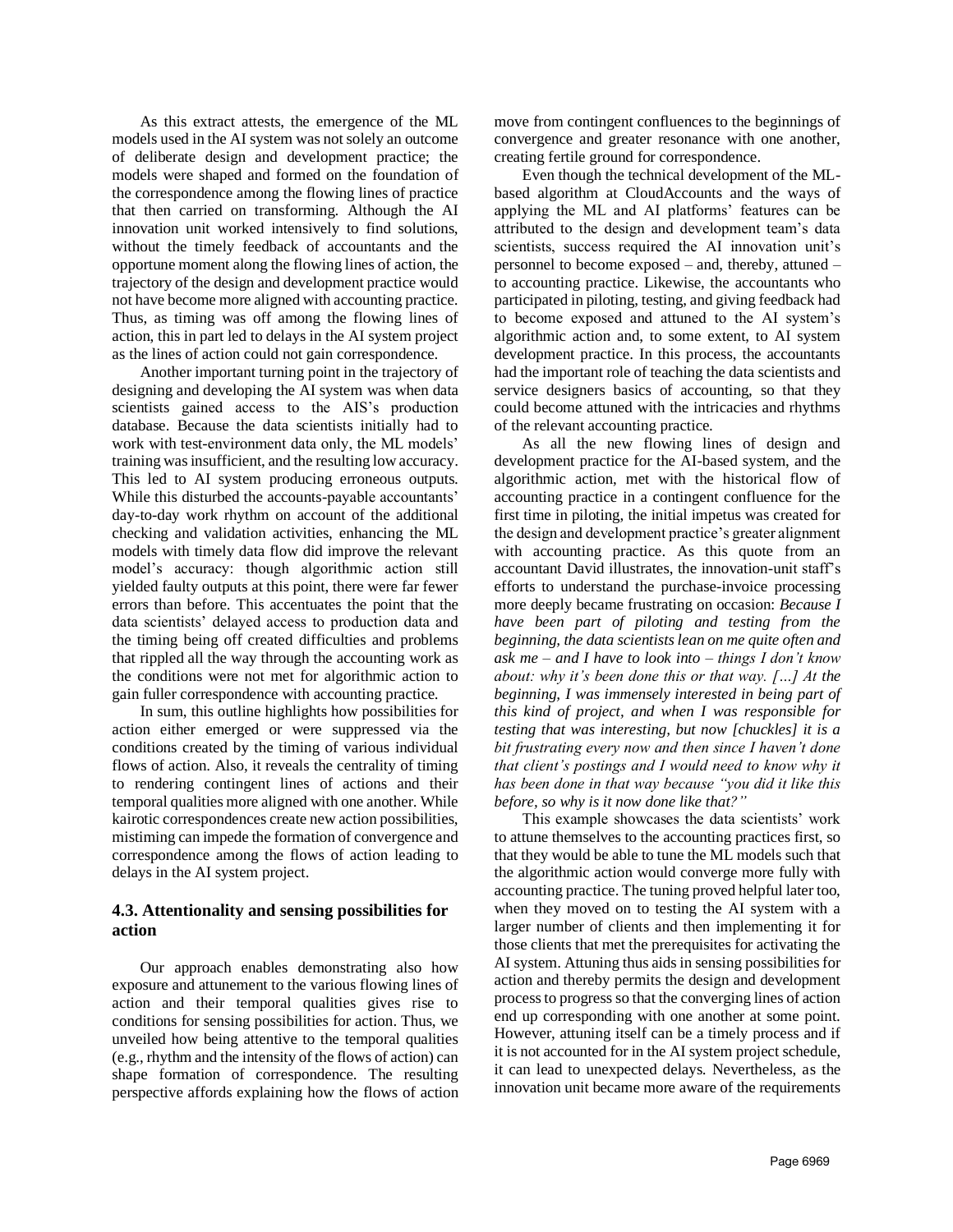of accounting practice, this assisted its staff in sensing new possibilities for action. For example, when the data scientists set the confidence level to 75% ensure that the system catches errors in AI-generated postings, the resulting excessive highlighting of purchase invoices as uncertain not only increased the accountants' workload significantly but also threw off their attunement to the flow of algorithmic action. Instituting data-driven confidence thresholds later, instead of a static threshold led to the AI system highlighting uncertain purchaseinvoice posting suggestions more accurately.

Veronica: *We thought that "OK, let it be so that if [the confidence for a posting prediction] is more than 75%, we do not highlight [the prediction as uncertain and if it's] less we do." Then we started having many different unhappy accountants [chuckles] […]. So I thought that "well, having this number 75% just out of a hat, it's not a good idea." So I had a subproject to make this threshold to be data-driven on a daily basis […]. According to our assessments, accountants became much happier with that when we removed the 75% and started being more data-driven.*

This points to another facet of tuning: as the data scientists were growing attuned to the intricacies and requirements of accounting practice, the ML models reciprocally were becoming more tuned to the accounting practice's flow – for example, through new, improved features and via training from all the production data. With implementation of the AI system's improved ML models and more sophisticated features such as data-driven thresholds, the algorithmic action became better aligned with the temporal rhythms and tempos of the accounts payable process. This, in turn, led to accountants becoming more attentive to the flow of algorithmic action, since it was now part and parcel of the accounts-payable process. The improved process required them not just to validate the correctness of purchase-invoice postings but also deal with the uncertain posting predictions that were listed by the new widget in the cloud-based AIS's user interface.

Overall, there must be changes in the conditioning attentional flows before the flows of action can converge and start resonating with one another such that correspondence can take shape. These changes can come to pass through greater attunement to the practices involved and their related temporal qualities. This fact points to the centrality of attentionality for sensing the possibilities for action. Therefore, the picture is far wider than one of deliberate intention or planned goals shaping technology use which can be difficult to take into consideration in the schedule of the AI project. Therefore, unexpected delays can occur as attuning to sense possibilities for action can be a lengthy process. It is crucial to also understand that AI systems' design and development is a fluid, continuous process and it takes time to sense possibilities for action that emerge along the flows.

## **4.4. Undergoing and actualizing (trans)formative opportunities**

Finally, undergoing a (trans)formative process opens new paths of becoming whereby one may rediscover and reinvent oneself. The innovation-unit staff and accountants alike had to become exposed and attuned to the flows conditioning the (trans)formation connected with the AI system before they could sense timely possibilities for action.

Both the accountants and the staff of the innovation unit involved in the system's design and development process found themselves swept away and animated by the flows of action from time to time as they were undergoing the process of actualizing the new possibilities for action that had emerged. As they underwent this (trans)formative process, they were rediscovering and reinventing their paths of becoming. As the following two quotes articulate, the AI system's design and development was not merely a process of just getting ML-based algorithms to work; it also featured much more work, beyond data-science activities, than originally anticipated. Veronica: *I've been developing some models in a lab. […] I had some image that was far from reality. But eventually what I learned is that "actual" data science as […] we think [of it] usually while we play with models and algorithms and try to tune this or that, well, it's like [that] less than 10% of the time. Majority of time will be spent engineering, communicating, or getting to know this or that, arranging different activities. My perception has been changing with each and every step.*

Veronica*: Imagine: we had at some point around hundreds of companies that were piloting the feature […]. I had to kinda go inside to retrain everything, to use backtesting approaches to check [thing] out, and it's very time-consuming. It's very, very time-consuming, and it's not like "check this and that" but "then check through the whole history what was there before," like resimulate the situation [with a particular invoice] […]. I learned that this is a part of a process. It's not just me and the data and tuning, playing with it. It's just... handling very many different requests from many different teams from managerial to pilots, from engineers, architects to database people, and so on.*

These musings highlight how individuals and the innovation unit needed to rediscover and reinvent their paths of becoming during the process of undergoing. This took time as the possibilities for action were created during the process which can be seen as delays from the viewpoint of the AI project, but for the individuals it was a necessary learning process to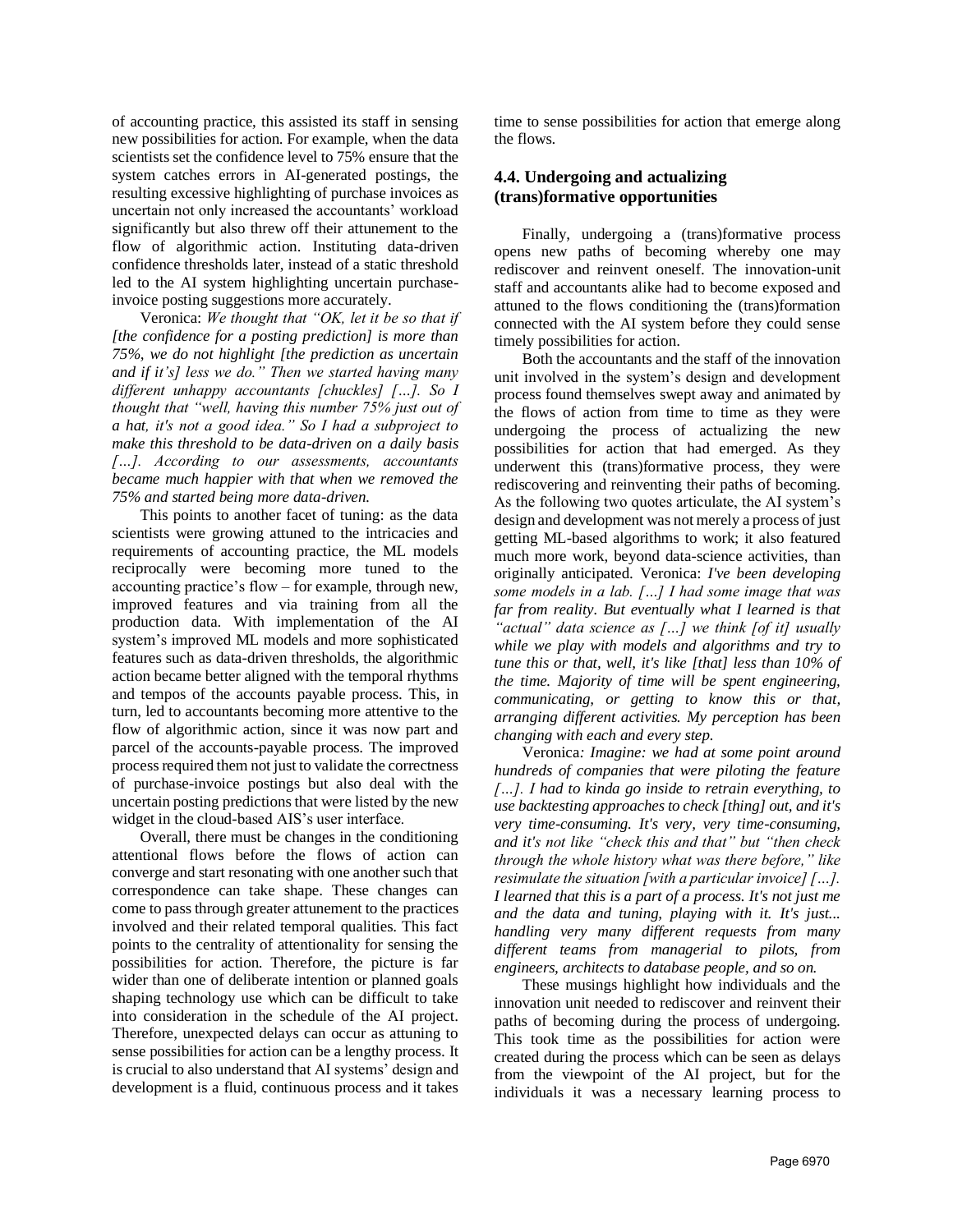become attuned with the other lines of action. Furthermore, because there were plenty of other activities for the four innovation-unit personnel to attend to, the design and development split into several streams of action. Veronica: *Eventually it was not just innovation unit plus developers; it was innovation-unit team, developers, architects, engineers, marketing people, and so on. We were coordinating all our activities on a weekly basis, which was great, and we had a really great project manager who was pushing everything to be done as it should be*.

While it was the innovation unit that set the AI design and development practice in motion and had sole charge of it at first, that practice has continued with various streams of AI system design and development action, and the innovation unit's role is still being rediscovered accordingly. A comment from Veronica encapsulates the process of fluidly etching these furrows through the landscape: *"From one team-based project it really transformed to something really well organized, and that's why we managed to finally go live in spring [April 2021]."*

Moreover, the flow of the AI system's algorithmic action now corresponds more closely with accounting practice at CloudAccounts, and the trajectory of accounts-payable activities has been altered simultaneously. As one of the company's senior accountants noted, the AI system has come to correspond more closely with the temporal qualities of the accountants' work than it did when first tested in production use for a limited set of client companies, and she also pointed out how she saw the further transformation of the role of accountant. Kate: *Lately, [the AI system] has been improving tremendously, and [it] will likely improve much more. I just remember back when I started [accounting] studies [and] the lecturer was saying that AI is coming and replacing accountants, and I can say that will never happen, but it is interesting to see what will happen. But, of course, my work has changed such that you aren't necessarily a person processing accounting information anymore but the validator and expert.*

This crystallizes the ways in which accountants at CloudAccounts were rediscovering and reinventing their paths of becoming as they were both swept away and animated by the flows of action and becoming to embody (trans)formative possibilities along the corresponding flow of algorithmic action.

All in all, the findings attest that, amid undergoing the design and development of the AI system, both the innovation unit's and the accountants' action possibilities were continuously (trans)forming. While the AI system's algorithmic action was disruptive to accounting practice at first, it also created possibilities for action that were actualized in the process. As the data scientists became animated by the flowing line of accounting practice, the flow of algorithmic action itself was transformed. With that action beginning to find a shared rhythm and start forming closer contingent correspondence with accounting practice, it began to condition and animate accounting practice in a new way.

#### **5. Discussion and conclusions**

Drawing on the notions outlined in the presentation of findings, we can see that as new lines of action are set in motion, they exert both generative and degenerative effects on the work in an organization. Thus, the new possibilities of action can be actualized in the undergoing of the continuous process. Next, we discuss why delays occurred in the AI system project and reflect on how we applied flow-oriented genealogy.

### **5.1. Delays in socio-technical (trans)formation of an AI system**

Though each flowing line of action comprises three distinct modalities of correspondence, the figure below depicts only confluences and kairotic timing among the main lines of action being shaped in the (trans)formation between the innovation unit's establishment to the AI system's deployment in production use. In Figure 2, line A refers to accounting practice, line B to the flow of financial transactions' data to the AIS, line C to ML models' algorithmic action, and line D to the AI system's design and development practice. The moments shown are when piloting began (1), when testing and limited use of the AI system in a production environment started (2), the design and development team getting access to all historical data (3), and full production deployment of the system (4).



## **Figure 2. Kairotic meshwork of the AI system project**

The figure expresses the idea that accounting practice (line A) and the transaction-data flow (line B) grew duly synchronized once the accountants had a firm grasp of the work tasks that need to be done in a certain order for meeting the deadlines of monthly financial and regulatory reporting. Therefore, there was close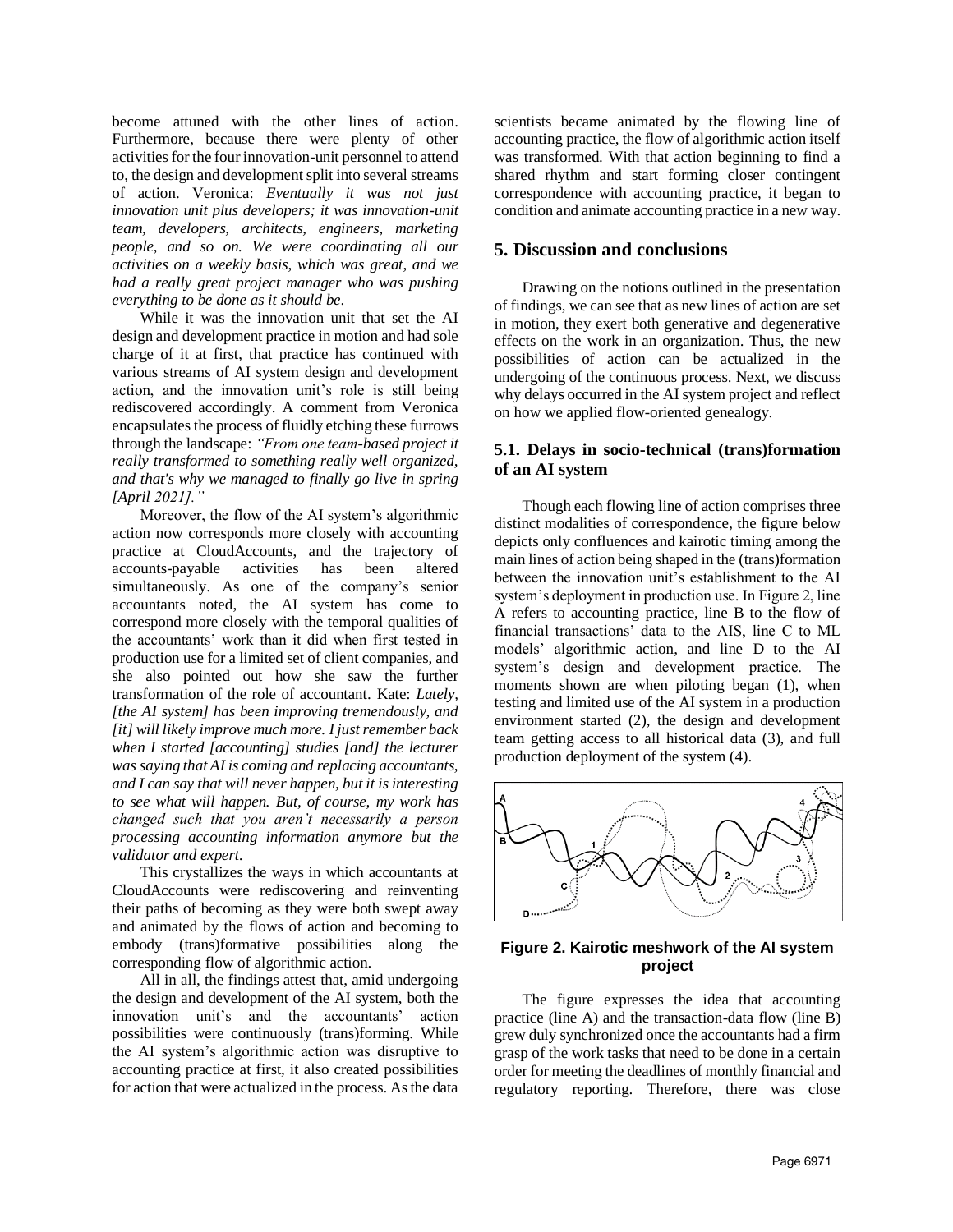correspondence among the two historical lines of action. To put in motion the new AI system project, the innovation unit brought into being the design and development practice (line D), and that line of action created the ML models' algorithmic action (line C) a while later. The AI system project began with the unit's data scientists having control of ML models' (line C) outputs and understanding what they wanted to achieve with the system. Close correspondence formed among the lines accordingly.

However, once these two lines of action met the other two for the first time as piloting of the AI system began (1), lines C and D fell out of correspondence, since the ML models were not producing the intended outputs. To get design and development practice more aligned with accounting practice, the innovation unit's experts began making sense of the intricacies and requirements of financial accounting tasks related to purchase-invoice processing [1]. Hence, lines D and A were in momentary correspondence when piloting was in progress, forming suitable conditions for making design and development practice converge with accounting practice and creating new possibilities for action. For the data scientists to condition accounting practice through the alteration of financial transaction data flow with new algorithmic action, they had to become conditioned by the very same lines of action. This highlights why delays occur in an AI system project: Both the AI developers and accountants had to "grow into knowledge" [14] through cultivation of kairotic correspondences which were not fully taken into account in a chronological timeline that was planned for the AI design and development project. Therefore, issues in the three modalities of correspondence in a flowing line of action hinder the possibilities of gaining correspondence among the different lines of action that in turn are experienced as delays. Nonetheless, when line D is more attuned with line A, it can sense the action possibilities along the flows as it undergoes the process. This allows actualizing the action possibilities. By point 2 in the figure, line C (algorithmic action) has begun to converge and form correspondence with line D.

Nevertheless, since this moment coincided with the system's testing in production use and its lack of correspondence with accounting practice, accountants experienced disruptions in their work and the workload rose because the ML models had overly strict confidence thresholds and yielded erroneous posting predictions. With the small innovation unit needing to manage various other activities, outside technical development, its attention was split across several issues during the process, which reduced the possibility of timely action. Ultimately, this caused issues in creating, sensing, and actualizing generative possibilities for

action, hence leading to further delays in the AI system project. The disruption to accounts-payable tasks' rhythm and intensity was accompanied by changes to the directionality and trajectory of accountants' practice in that they were now supposed to use the AI system in their work for suitable client companies, thus stepping onto the transformative path toward gradual rediscovery and reinvention of accounting practice.

Another important moment in the process came when the innovation unit gained access to the full production database. With the historical data, they could make a new major iteration in the AI system's development, depicted by the looping of line D. Also, the innovation unit was becoming one of the streams in design and development practice at point 3 in the figure. This created grounds for correspondence of lines C and D while also adjusting the trajectory of these flowing lines of action to be more aligned with A and B. Finally, at the moment of full deployment (4), lines A and B were becoming loosely interwoven with lines C and D, a condition likely to create new, generative possibilities for action. Through this transformation, all the lines of action began either converging or corresponding more closely – albeit not in a fully synchronized manner, since the AI system never completely matched the requirements and temporal qualities of accounting practice. Initially, line A was the dominant conditioning flow as it required D to move, into greater convergence with it. Convergence grew through timely actions in attuning to accounting practice, which allowed possibilities for action to emerge along the flows and led to moments of kairotic correspondence. While simplified, this flow-oriented genealogical account [4, 17] illustrates how one can trace the historical lines of action and their confluences that create the conditions leading to fluid socio-technical (trans)formation of an AI system and its algorithmic action such that they become corresponding and co-responsive with other pertinent flowing lines of action along the same transformative path.

Therefore, as this study underlines, an AI system design and development project is not just a technical endeavor which is why the initially planned schedule for the project gave in several times: To achieve the set goals of the AI project, both the AI developers and accountants had to become attuned to the different lines of action by undergoing the (trans)formative process. This allowed them to actualize the timely action possibilities as they were conditioning and being conditioned by the pertinent flowing lines of action. The flow-oriented genealogical research allows to consider the multiple lines of action that condition the AI project and the becoming of the involved entities as well as the three modalities of correspondence that allow to better